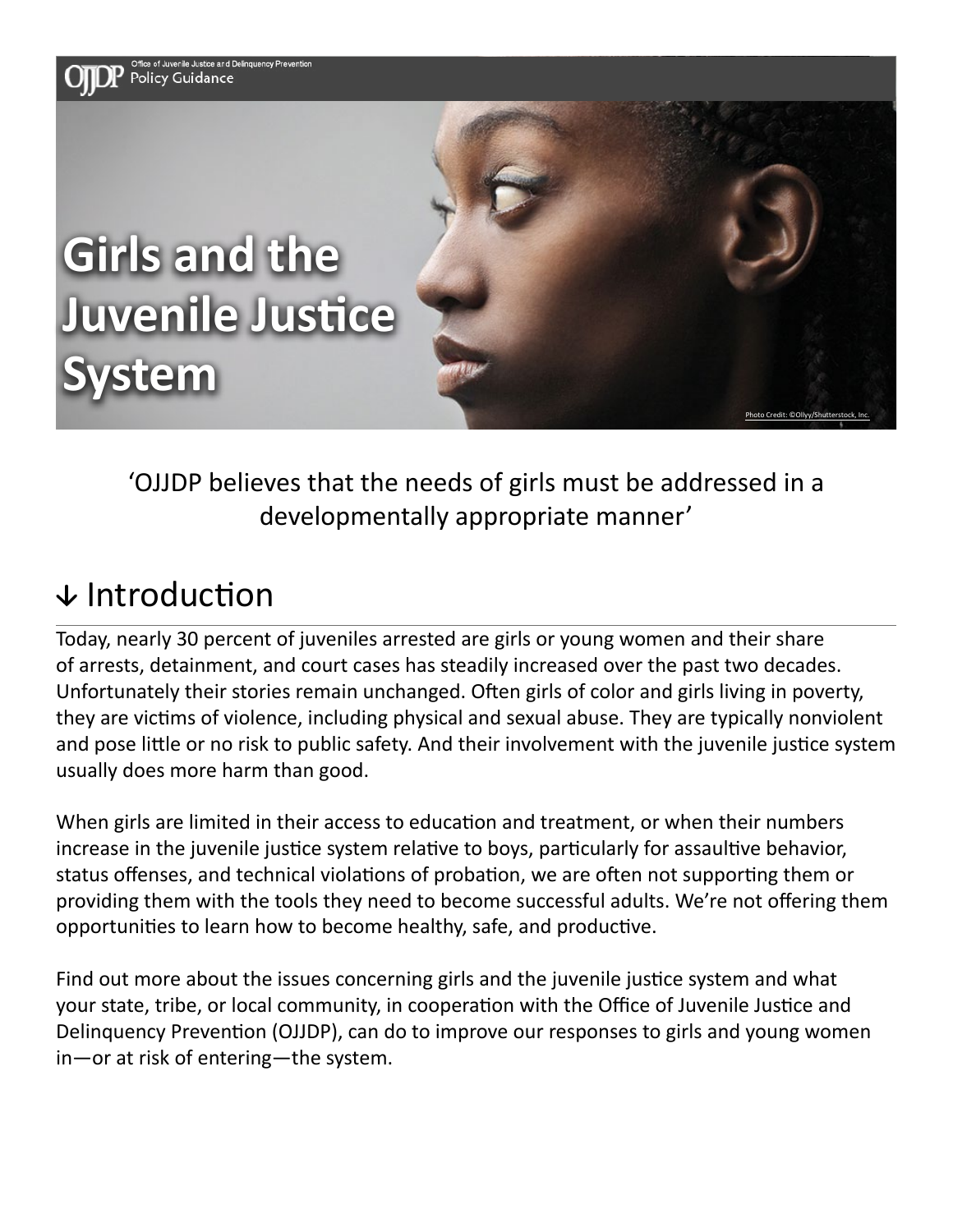# OJJDP Policy Statement

Many girls experience violence, trauma, poverty, and racial, ethnic and gender bias that can lead to their involvement in the juvenile justice system. We believe that the needs of girls must be addressed in a developmentally appropriate manner. This means recognizing a young woman's diverse pathways into and across systems and reducing her involvement so only those who pose a serious threat to public safety enter the juvenile justice system. Then, for those very few girls and young women, it means reducing reliance on secure placement and increasing gender and culturally responsive, trauma-informed, and developmentally appropriate approaches. We recognize that for girls and young women, this requires a national commitment to creating healthy social environments with family, peers, community, social institutions, and society.<sup>1</sup>

## $\vee$  Statement of the Problem

Girls and young women have represented a growing proportion of juvenile arrests, court delinquency petitions, detentions, and post-adjudication placements since 1992, when the Juvenile Justice and Delinquency Prevention Act (JJDPA) first instructed states to provide "gender-specific" treatment and prevention service.<sup>2</sup>

#### Intersectional Disparities

Girls and young women of color are continually over-represented in the system. As a result of the intersection of their race, gender, and class, their risk for system involvement heightens.

In 2013, black females were nearly three times as likely as their white peers to be referred to juvenile court for a delinquency offense. Similarly, black females were 20 percent more likely to be detained and 20 percent more likely to be formally petitioned to court than their white peers. Also, American Indian and Native Alaskan girls were 40 percent more likely to be referred to juvenile court for delinquency, 50 percent more likely to be detained, and 20 percent more likely to be adjudicated.<sup>3</sup>

Lesbian, gay, bisexual, transgender, questioning, and intersex (LGBTQI) youth also often experience systemic disparities. One national study found that non-heterosexual girls were about twice as likely to be arrested and convicted as other girls who had engaged in similar behavior<sup>4</sup>; and according to 2012 data, youth who identify their sexual orientation as lesbian, gay, bisexual, or other reported seven times the rate of youth-onyouth victimization in juvenile facilities than their heterosexual peers.<sup>5</sup>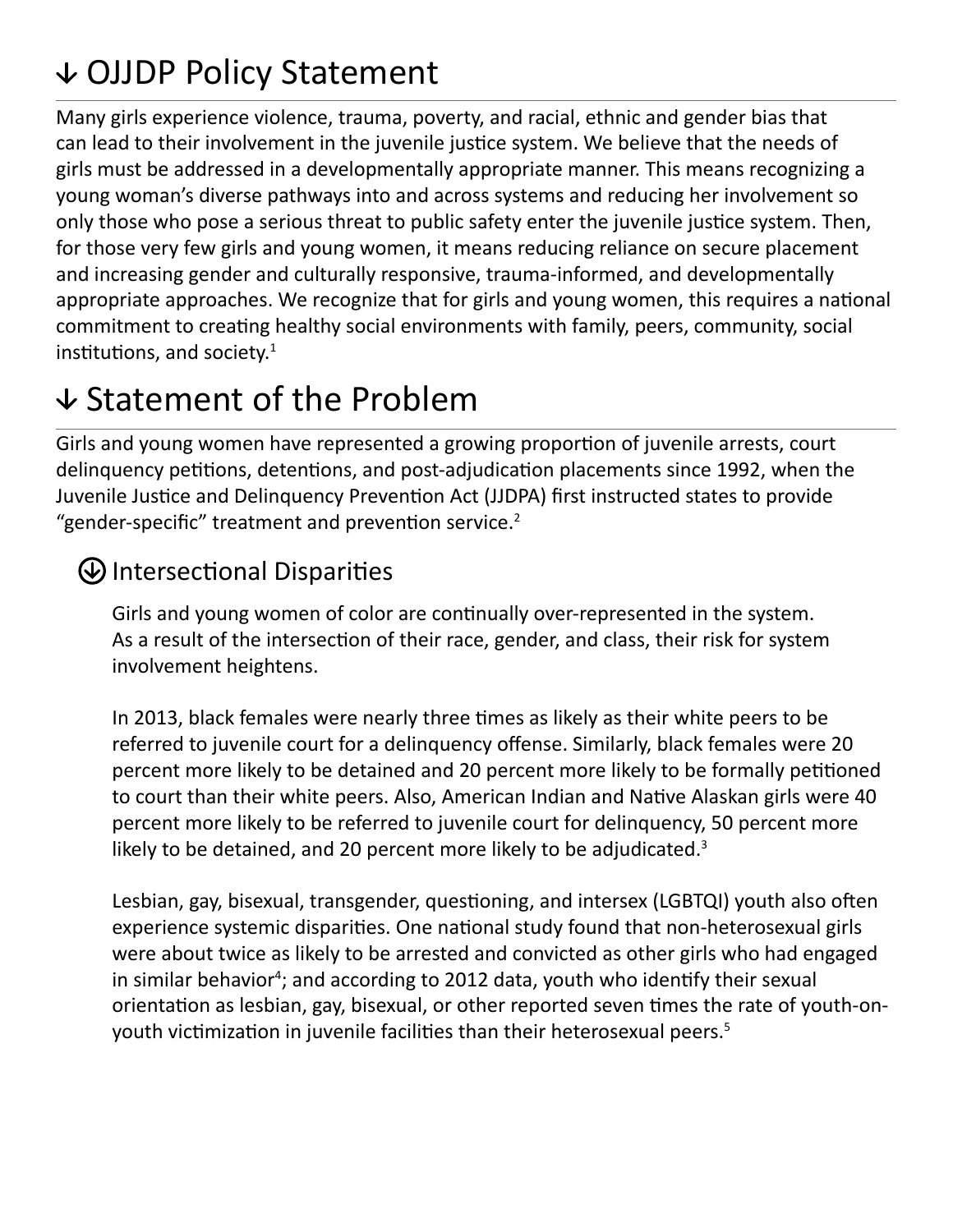#### Gender Gap

Courts and juvenile justice agencies must hold youth accountable, prevent further offending, and treat youth fairly. OJJDP supports a positive developmental approach for all system-involved youth. The vast majority of girls who come in contact with—and are confined within—the juvenile justice system pose little or no threat to public safety. They are typically nonviolent and have significant, complex, and pressing needs. Moreover, their presence in the juvenile justice system is often because of criminalization of behaviors related to particular types of trauma and violence concentrated among girls and young women in our society.

Detention data illustrate this point. In 2013, 37 percent of detained girls were held for status offenses and technical violations, compared to 25 percent of boys. And 21 percent of girls were detained for simple assault and public order offenses (excluding weapons), compared to 12 percent of boys.<sup>6</sup> For these girls who pose little or no threat to the public, the juvenile justice system is often a harmful intervention, retraumatizing them, and reducing their opportunities for positive development.

#### $\bigcirc$ Trauma

Girls and young women in the juvenile justice system have experienced far greater rates of violence than their peers, and these experiences continue into adulthood. According to the Survey of Youth in Residential Placement, 42 percent of girls in custody reported past physical abuse, 44 percent reported past suicide attempts, and 35 percent reported past sexual abuse.<sup>7</sup> The Northwestern Juvenile Project reports that girls in the study population who have been detained are five times more likely than their peers to die before age 29, and that rate increases to nine times more likely for Latinas. Causes of death included homicide, drug overdose, motor vehicle accident, suicide, and accidents.<sup>8</sup>

#### Family Violence

In 1992, females accounted for 16 percent of all juvenile arrests for aggravated assault and 24 percent of all juvenile arrests for simple assault. By 2012, these proportions had increased to 26 percent and 37 percent, respectively. Together, assault arrests accounted for 20 percent of all female juvenile arrests in 2012.<sup>9</sup>

The rise in arrests of girls and young women for assaults—many of which occur in their homes—has been attributed, in part, to the rise in state and local mandatory and proarrest policies in the years following the passage of the Violence Against Women Act (VAWA).<sup>10</sup> This is an unintended consequence of VAWA, which was passed as a response to intimate partner violence, not intrafamily disputes.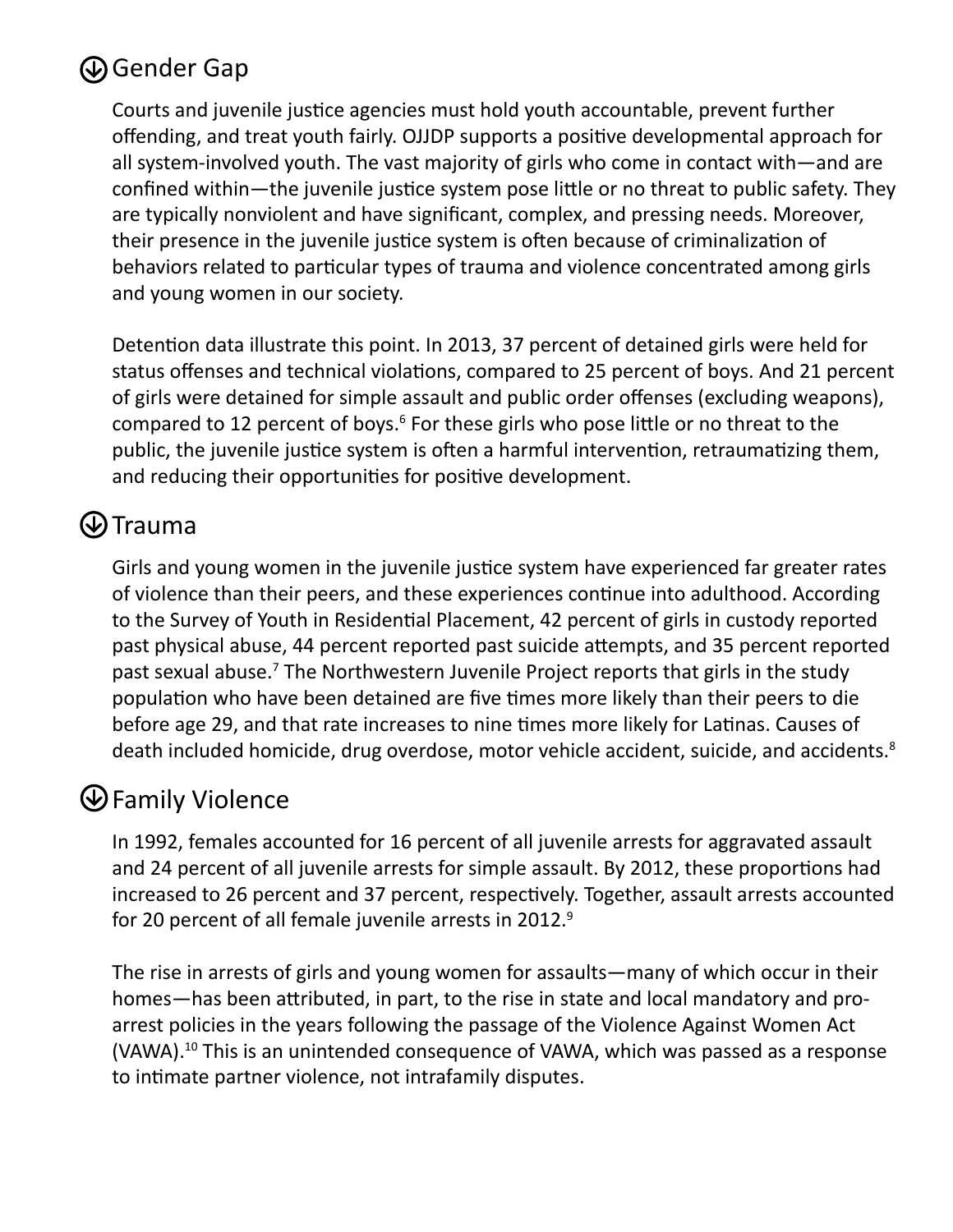#### Sexual Exploitation

Recent reports strongly recommend that children involved in commercial sex trafficking be treated as victims and not as delinquents or criminals and given safe harbor in facilities specifically designed to address their unique needs.<sup>11</sup> Virtually all states still allow minors to be charged, detained, and prosecuted for prostitution-related offenses.<sup>12</sup> Girls and young women are disproportionately victims of commercial sexual exploitation, and they are the majority of youth arrested for "prostitution" and commercialized vice.<sup>13</sup>

#### Pregnant and Parenting Girls and Young Women

According to the Survey of Youth in Residential Placement, 9 percent of girls in custody have children (compared with 6 percent of female youth in the general population) $14$ ; and a 2004 national census found that 5 percent of girls in juvenile justice residential placement were pregnant.<sup>15</sup>

#### Health Risks and Needs

The Northwestern Juvenile Project found that almost three-quarters of detained girls had one or more psychiatric disorder, and 57 percent of girls met the diagnostic criteria for two or more disorders. Forty-seven percent of detained females in the study had a substance abuse disorder.<sup>16</sup> Girls and young women in the juvenile justice system also have under-attended physical health needs.<sup>17</sup> Sexually transmitted diseases pose a significant health risk for system-involved girls who are sexually active with inconsistent access to health care. The Centers for Disease Control found that, in 2011, 15.7 percent of girls and young women in selected juvenile correctional facilities tested positive for chlamydia, and 4.4 percent tested positive for gonorrhea.<sup>18</sup> According to the Survey of Youth in Residential Placement, girls in placement report significant health needs related to illness, vision, dental, and hearing.<sup>19</sup>

#### $\bigcirc$  School Failure

Girls—particularly girls of color—are affected by school-based policies and practices that marginalize them and/or render them vulnerable to contact with the juvenile justice system. During the 2011-12 school year, 12 percent of black girls experienced an out-of-school suspension, compared with 7 percent of American Indian and Native Alaskan girls, 4 percent of Latinas, and 2 percent of white girls. Among black girls with a disability, the rate of out-of-school suspension is 19 percent.<sup>20</sup> And LGBTQI youth are at a greater risk for expulsion than their heterosexual peers.<sup>21</sup>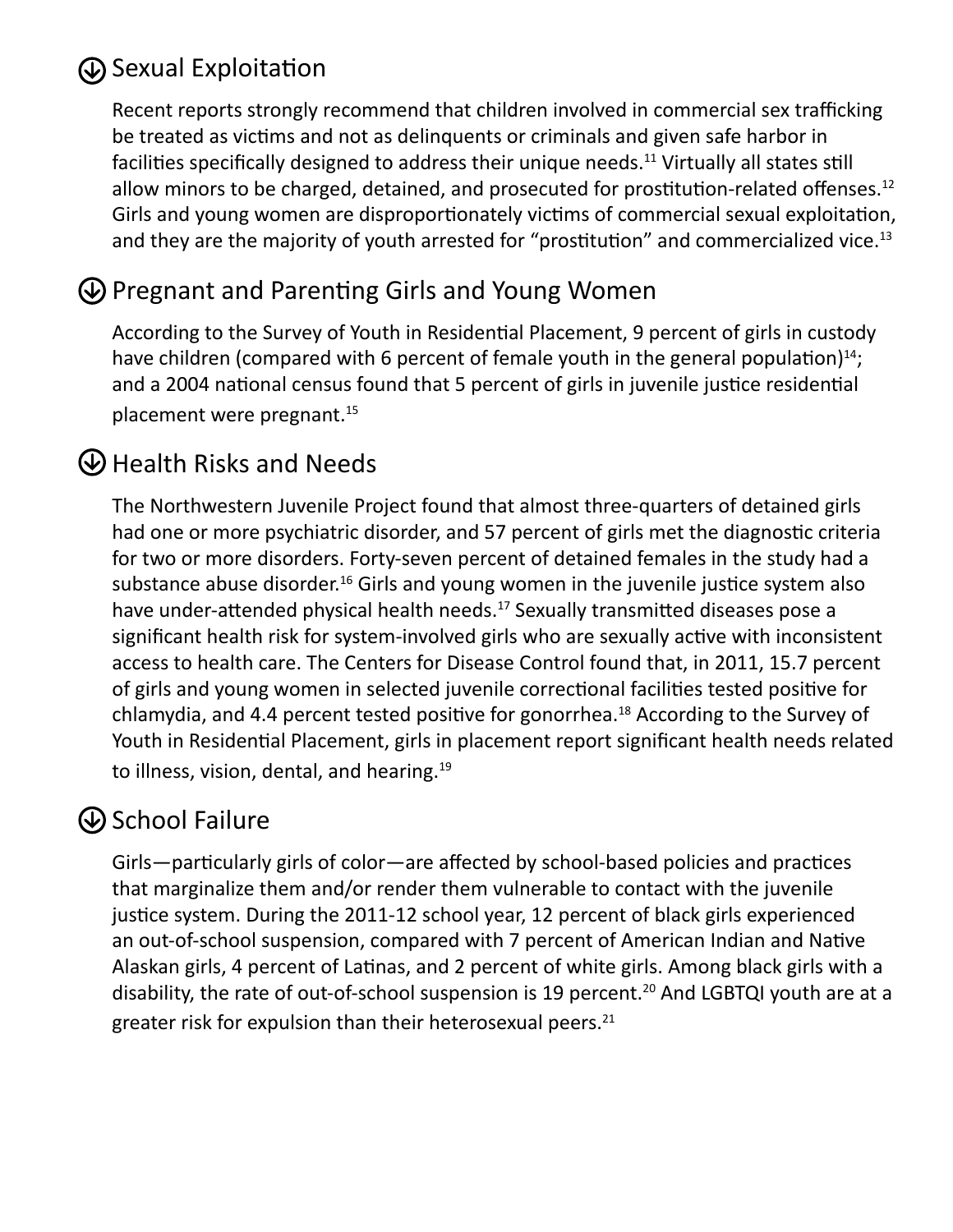# Our Commitment

To promote our commitment to girls and young women, consistent with available funding, OJJDP will provide technical assistance, grants, research, and data collection support to states, tribes, and local communities as follows:

#### Technical Assistance

In 2010, OJJDP first supported the National Girls Institute to elevate the field's understanding of girls in the juvenile justice system and to assist states, tribes, and local communities in their efforts to develop effective gender-responsive programs. In 2014, OJJDP transformed the National Girls Institute into the National Girls Initiative (NGI) to build momentum; create stronger networks of juvenile justice stakeholders, practitioners, and advocates; and to develop programs that will result in systemic improvement and lasting change on behalf of girls and young women in—or at risk for entering—the juvenile justice system. In the coming years, OJJDP plans to:

- Develop and widely disseminate resources, including information on how to assess state and local justice system decisions and processes and their impact on girls and young women; promising and evidence-based, gender-responsive program models that are culturally competent, trauma-informed, and developmentally appropriate; sample state and local policies; issue papers; talking points; model standards; and assessment tools.
- Host roundtables to bring together advocates, researchers, and diverse experts from around the country to promote greater understanding of girls and young women in the system, foster collaboration across the nation, address challenges, and identify priorities and gaps (including those in data collection).
- Make innovation awards and provide training and technical assistance to support state, tribal, and local girls' coalitions, alliances, and collaborative efforts to advance the needs of girls.
- Assist state juvenile justice specialists and state advisory groups (SAGs) to develop state plans with effective gender-responsive services and interventions for high-risk or system-involved girls, including those with a history of trauma caused by physical and sexual abuse, commercial sexual exploitation, and domestic minor sex trafficking.
- Sponsor regular gatherings of state and tribal juvenile justice stakeholders, State Advisory Group (SAG) representatives, practitioners, advocates, and representatives from girls and juvenile justice coalitions to promote promising practices and policies that can foster reform at the state, tribal, and local levels.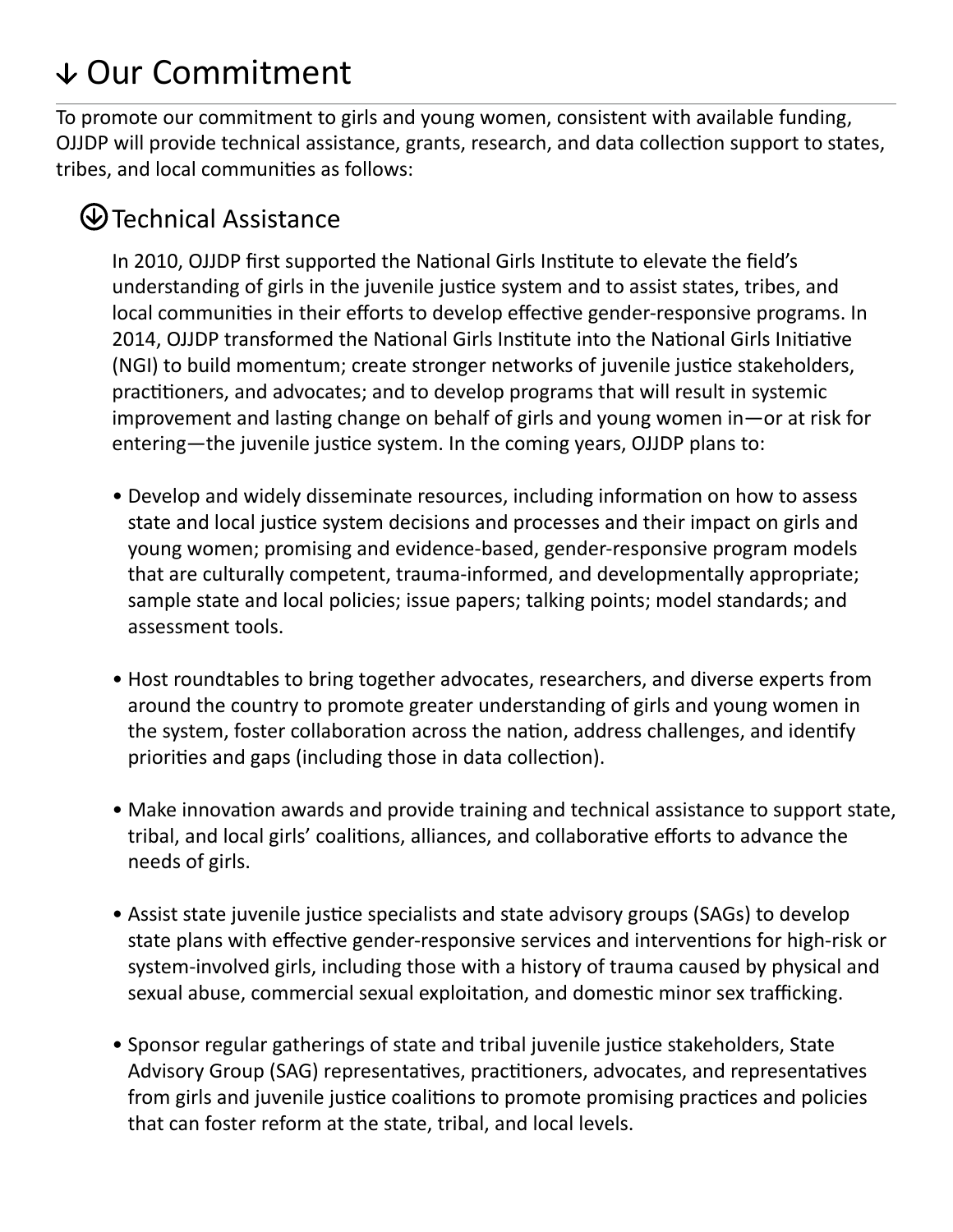• Collaborate with private foundations and others to support innovation and efforts (e.g., summits, decision-making processes, strategies, evidence-based treatment, and girls' programs) that will extend the reach of OJJDP into the field.

We will also actively work to connect with other OJJDP technical assistance providers, especially those working to eliminate racial and ethnic disparities.

### **W** Grants

*Subject to the availability of funds*, OJJDP will support innovative, community-based, trauma-informed and developmentally focused demonstration projects that are genderand culturally responsive and promote the development of girls and their individual strengths, foster healthy relationships, and create sustainable family and community connections.

#### Research and Data Collection

OJJDP recognizes the value of participatory research processes for girls and young women in—or at risk of entering—the juvenile justice system. We invite the field to help us identify gaps in research and data collection that will increase understanding and improve services for at-risk and system-involved girls. We encourage researchers to present proposals that disaggregate data by gender, and cross reference it with race and ethnicity categories.

## $\sqrt{\ }$  Call to Action

Improving system and programmatic responses to girls and young women is an urgent need and requires engaging a broad array of stakeholders. These include state juvenile justice specialists, SAGs, girls' alliances and coalitions, advocates, law enforcement officers, prosecutors, juvenile defenders, judges, probation officers, victim service providers, researchers, and, most importantly, girls, young women, and their families.

Additionally, improving responses to girls and young women throughout the juvenile justice system requires ongoing vigilance and assessment, using data that is analyzed by gender, race, and ethnicity.

OJJDP has identified eight focus areas for states, tribes, and local communities:

1. The practice of placing girls and young women who are status offenders or domestic minor sex trafficking victims in the juvenile justice system should be prohibited.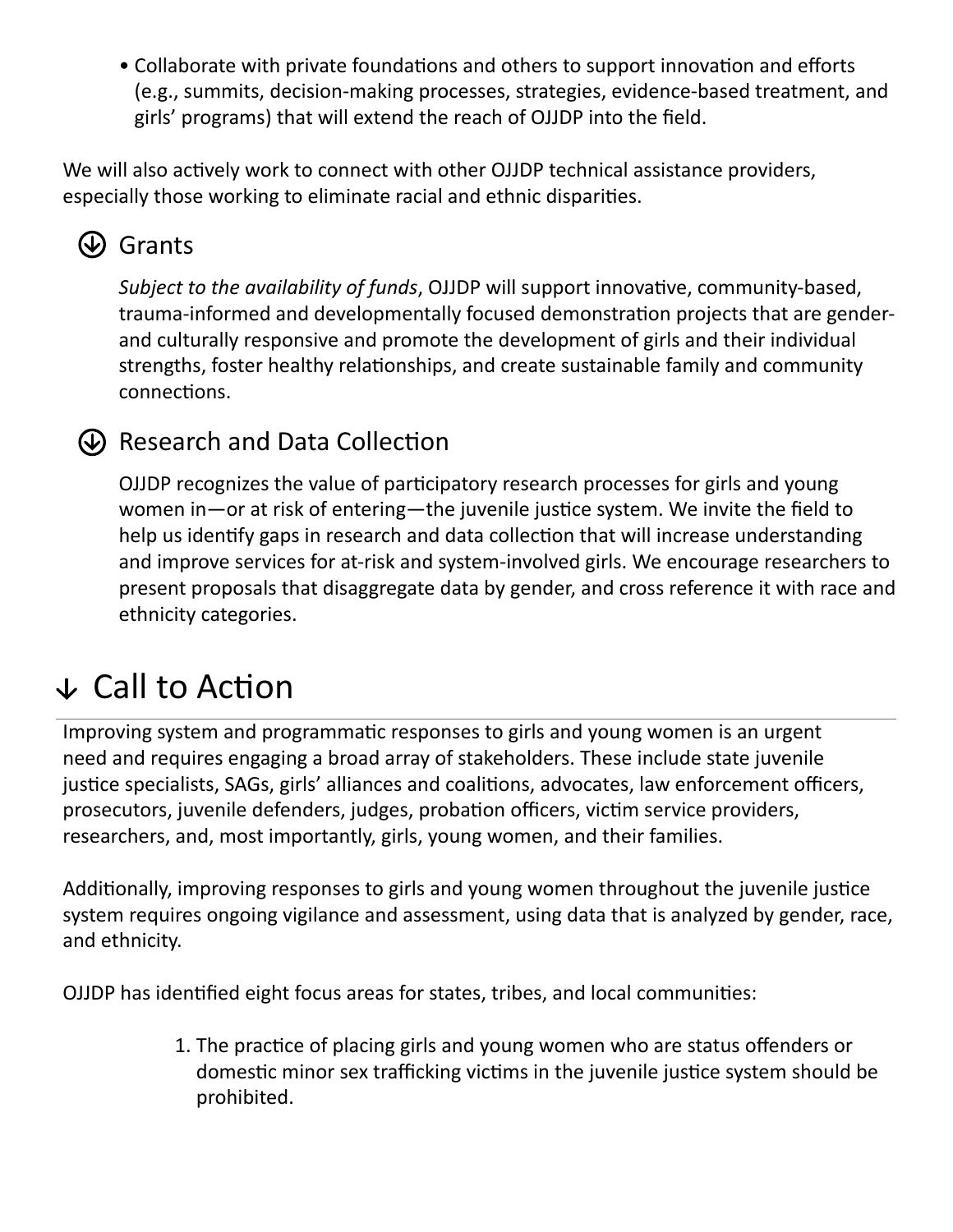- 2. Juvenile justice systems must reduce or eliminate the arrest and detention of girls and young women for status offenses, technical violations of probation, simple assault, family-based offenses, running away, and prostitution-related charges. The use of valid court orders should be phased out.
- 3. State and national juvenile justice advocates, state and national law enforcement agencies, and state and national domestic violence coalitions should collaborate to amend mandatory arrest policies for domestic violence, increasing discretion, and ensuring those policies focus on intimate partner violence and adults, not on youth and intrafamily conflict.
- 4. States should fully implement the Prison Rape Elimination Act (PREA) and its regulations, including the youthful inmate standard.
- 5. Alternatives to detention and incarceration for girls are in short supply and must be developed. Girls with complex needs who pose little or no risk to public safety should not be detained or incarcerated. A developmental and traumainformed approach requires a range of community-based services to promote girls and young women's capacities while they remain with their families and communities.
- 6. A developmental approach for girls and young women requires opportunities that are created through healthy social environments across family, peers, community, social institutions, and society. Gender- and culturally responsive, trauma-informed, and developmentally appropriate services must become the norm and not the exception. This will require coordinated responses that address housing, education, health, family, relationships, and safety.
- 7. Juvenile justice stakeholders should identify and address the needs of girls who have—or have had—contact with both the child welfare and the juvenile justice systems.
- 8. All programs and services must be competent to serve girls and young women in—or at risk of entering—the juvenile justice system, including:
	- Girls who are the children of incarcerated parents;
	- Young mothers;
	- Lesbian, gay, bisexual, transgender, questioning, and intersex youth;
	- Survivors of domestic child sex trafficking and commercial sexual exploitation; and
	- Girls who have experienced significant levels of school suspension, expulsion, or academic failure.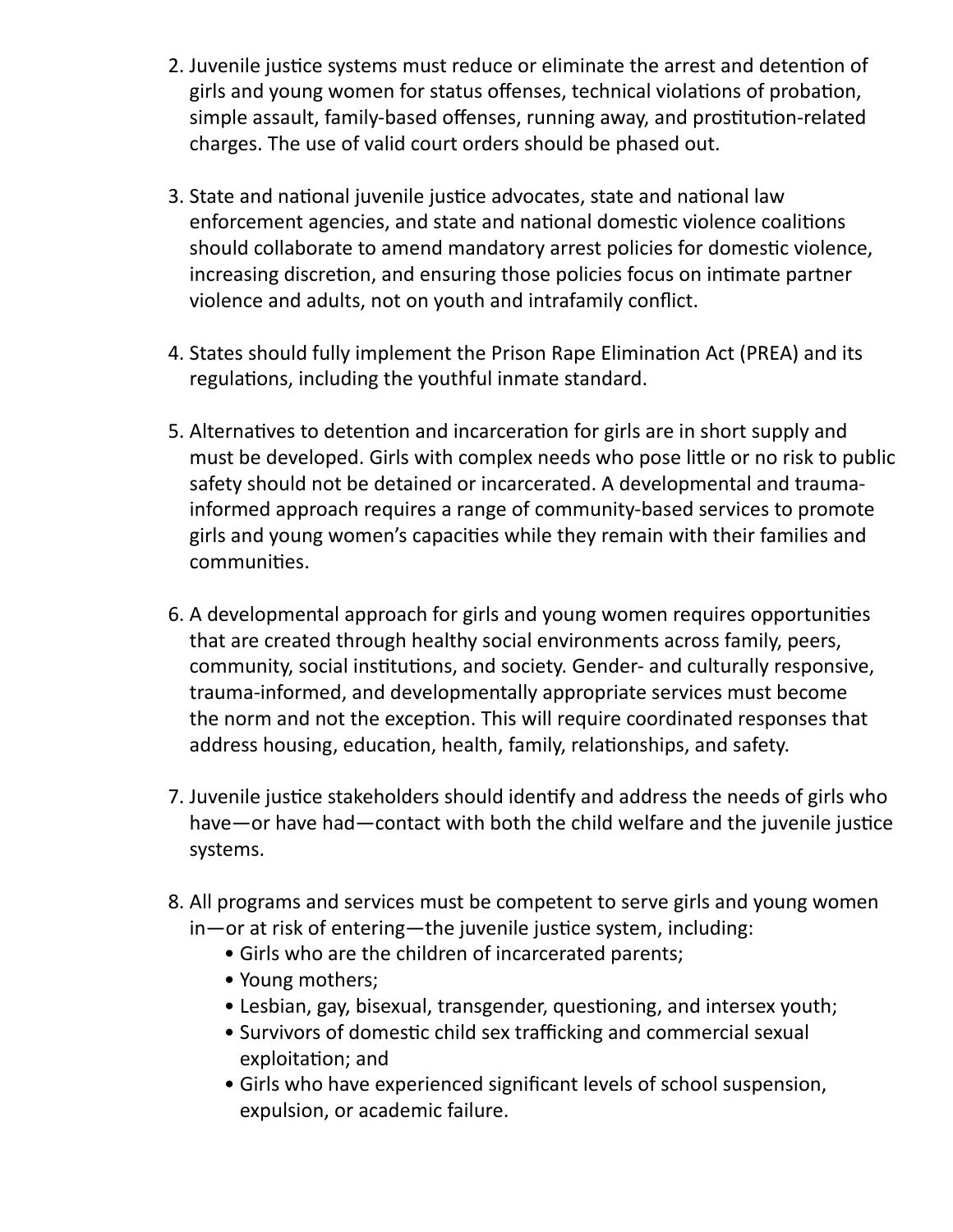# $\sqrt{\frac{1}{10}}$ Citations

- 1 National Research Council. 2013. *Reforming Juvenile Justice: A Developmental Approach.*  Committee on Assessing Juvenile Justice Reform, Bonnie, R. J., Johnson, R. L., Chemers, B. M., & Schuck, J. A. (Eds.). Committee on Law and Justice, Division of Behavioral and Social Sciences and Education. Washington, DC: The National Academies Press. See also, National Child Traumatic Stress Network. *Types of traumatic stress*. Retrieved from[http://www.nctsn.org/](http://www.nctsn.org/trauma-types) [trauma-types.](http://www.nctsn.org/trauma-types)
- 2 Act of Nov. 4, 1992, Pub. L. No. 102-586, 106 Stat. 4982; Juvenile Justice and Delinquency Prevention Act of 1974, 42 U.S.C. §§ 5601–5784 (2006); See also, Sherman, F. 2012. Justice for Girls: Are We Making Progress? *U.C.L.A. Law Review, 59*(6): 1584-1628.
- 3 Puzzanchera, C. and Hockenberry, S. (2015). National Disproportionate Minority Contact Databook. Developed by the National Center for Juvenile Justice for the Office of Juvenile Justice and Delinquency Prevention. Retrieved from<http://www.ojjdp.gov/ojstatbb/dmcdb/>. July 17, 2015.
- 4 Himmelstein, K.E, & Bruckner, H. 2011. Criminal-Justice and School Sanctions Against Nonheterosexual Youth: A National Longitudinal Study. *Pediatrics*. Originally published online December 6, 2010. Available at [http://pediatrics.aappublications.org/content/early/2010/12/06/](http://pediatrics.aappublications.org/content/early/2010/12/06/peds.2009-2306.full.pdf) [peds.2009-2306.full.pdf.](http://pediatrics.aappublications.org/content/early/2010/12/06/peds.2009-2306.full.pdf)
- 5 Beck, A.J., Cantor, D., Hartge, J. and Smith, T. 2013. Sexual Victimization in Juvenile Facilities Reported by Youth, 2012. Washington, DC: U.S Department of Justice, Office of Justice Programs, Bureau of Justice Statistics. Available at [http://www.bjs.gov/content/pub/pdf/svjfry12.](http://www.bjs.gov/content/pub/pdf/svjfry12.pdf) [pdf](http://www.bjs.gov/content/pub/pdf/svjfry12.pdf). (10.3 percent for nonheterosexual youth as compared with 1.5 percent for heterosexual youth).
- 6 Adapted from Sickmund, M., Sladky, T.J., Kang, W., & Puzzaanchera, C. (2015). Easy Access to the Census of Juveniles in Residential Placement. Retrieved from [http://www.ojjdp.gov/ojstatbb/](http://www.ojjdp.gov/ojstatbb/ezacjrp/) [ezacjrp/](http://www.ojjdp.gov/ojstatbb/ezacjrp/). July 17, 2015.
- 7 Sedlak, A.J. and McPherson, K.S. 2010. *Youth Needs and Services: Findings from the Survey of Youth in Residential Placement*. Washington, DC: U.S. Department of Justice, Office of Justice Programs, Office of Juvenile Justice and Delinguency Prevention. Available at [https://syrp.](https://syrp.org/images/Youth_Needs_and_Services.pdf) [org/images/Youth\\_Needs\\_and\\_Services.pdf](https://syrp.org/images/Youth_Needs_and_Services.pdf). See also, The National Crittenton Foundation. 2012. Summary of Results: Crittenton Adverse Childhood Experiences Pilot. Available at [http://](http://www.nationalcrittenton.org/wp-content/uploads/2015/03/ACEresults.pdf) [www.nationalcrittenton.org/wp-content/uploads/2015/03/ACEresults.pdf](http://www.nationalcrittenton.org/wp-content/uploads/2015/03/ACEresults.pdf); Baglivio, M. T., Epps, N., Swartz, K., Sayedul Huq, M., Sheer, A., & Hardt, N. S. (2014). Baglivio, M. T., Epps, N., Swartz, K., Sayedul Huq, M., Sheer, A., & Hardt, N. S. (2014). The Prevalence of Adverse Childhood Experiences (ACE) in the Lives of Juvenile Offenders. OJJDP *Journal of Juvenile Justice, 3*(2), 1–23. vailable at<http://www.journalofjuvjustice.org/JOJJ0302/JOJJ0302.pdf>.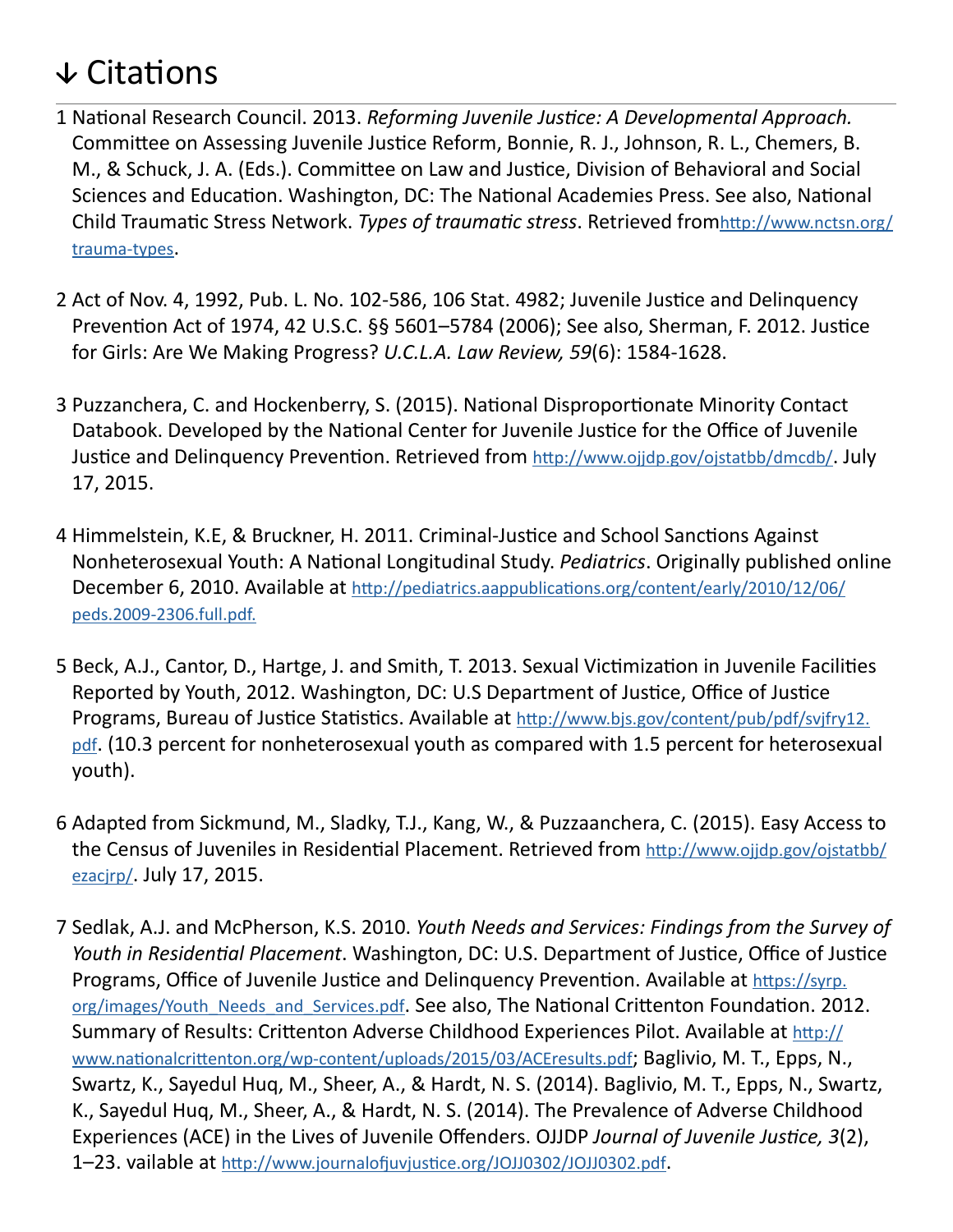- 8 Teplin, L.A., Jakubowski, J.A., Abram, K.M., Olson, N.D., Stokes, M.L. and Welty, L.J. 2014. Firearm Homicide and Other Causes of Death in Delinquents: A 16-Year Prospective Study. *Pediatrics, 134*(1): 63-73.
- 9 Adapted from Snyder, H.N. and Mulako-Wangota, J. Bureau of Justice Statistics. Arrests of Juveniles for All Offenses. Generated using the Arrest Data Analysis Tool at www.bis.gov. November 18, 2014.
- 10 Sherman, F. 2012. Justice for Girls: Are We Making Progress? *U.C.L.A. Law Review, 59*(6): 1584-1628; Zahn, M.A., et al. 2008. *Violence by Teenage Girls: Trends and Context*, Washington, DC: U.S. Department of Justice, Office of Justice Programs, Office of Juvenile Justice and Delinquency Prevention. Available at [https://www.ncjrs.gov/pdffiles1/ojjdp/218905.](https://www.ncjrs.gov/pdffiles1/ojjdp/218905.pdf) [pdf](https://www.ncjrs.gov/pdffiles1/ojjdp/218905.pdf).
- 11 Clayton, E.W., Krugman, R.D., and Simon, P. (Eds). 2013. *Confronting Commercial Sexual Exploitation and Sex Trafficking of Minors in the United States*. Washington, DC: The National Academies Press. Available at <http://ojjdp.gov/pubs/243838.pdf>.

12 Ibid.

- 13 Puzzanchera, C. 2013. J*uvenile Arrests 2011*. Washington, DC: U.S. Department of Justice, Office of Justice Programs, Office of Juvenile Justice and Delinquency Prevention. (Females were 76 percent of arrests in 2011 for prostitution and commercialized vice.). Available at <http://www.ojjdp.gov/pubs/244476.pdf>.
- 14 Sedlak, A.J. and Bruce, C. 2010. *Youth's Characteristics and Backgrounds: Findings from the Survey of Youth in Residential Placement*. Washington, DC: U.S. Department of Justice, Office of Justice Programs, Office of Juvenile Justice and Delinquency Prevention. Available at <https://syrp.org/images/Youth Characteristics.pdf>.
- 15 Survey of Youth in Residential Placement online analysis. Available at [https://syrp.org/online\\_](https://syrp.org/online_analysis.html) [analysis.html](https://syrp.org/online_analysis.html); See also Gallagher, C.A., Dobrin, A., and Douds, A.S. 2007. A National Overview of Reproductive Health Services for Girls in Juvenile Justice Residential Facilities. *Women's Health Issues, 17*: 217-226.
- 16 Teplin, L.A., Abram, K.M., Washburn, J.J., Welty, L.J., Hershfield, J.A. and Dulcan, M.K. 2013. *The Northwestern Juvenile Project: Overview*. Washington, DC: U.S. Department of Justice, Office of Justice Programs, Office of Juvenile Justice and Delinquency Prevention. Available at <http://www.ojjdp.gov/pubs/234522.pdf>.
- 17 Braverman, P., and Morris, R. 2011. The Health of Youth in the Juvenile Justice System. In Sherman, F.T. and Jacobs, F. (Eds.). *Juvenile Justice: Advancing Research, Policy and Practice*  (44-67). Hoboken, NJ: Wiley & Sons.